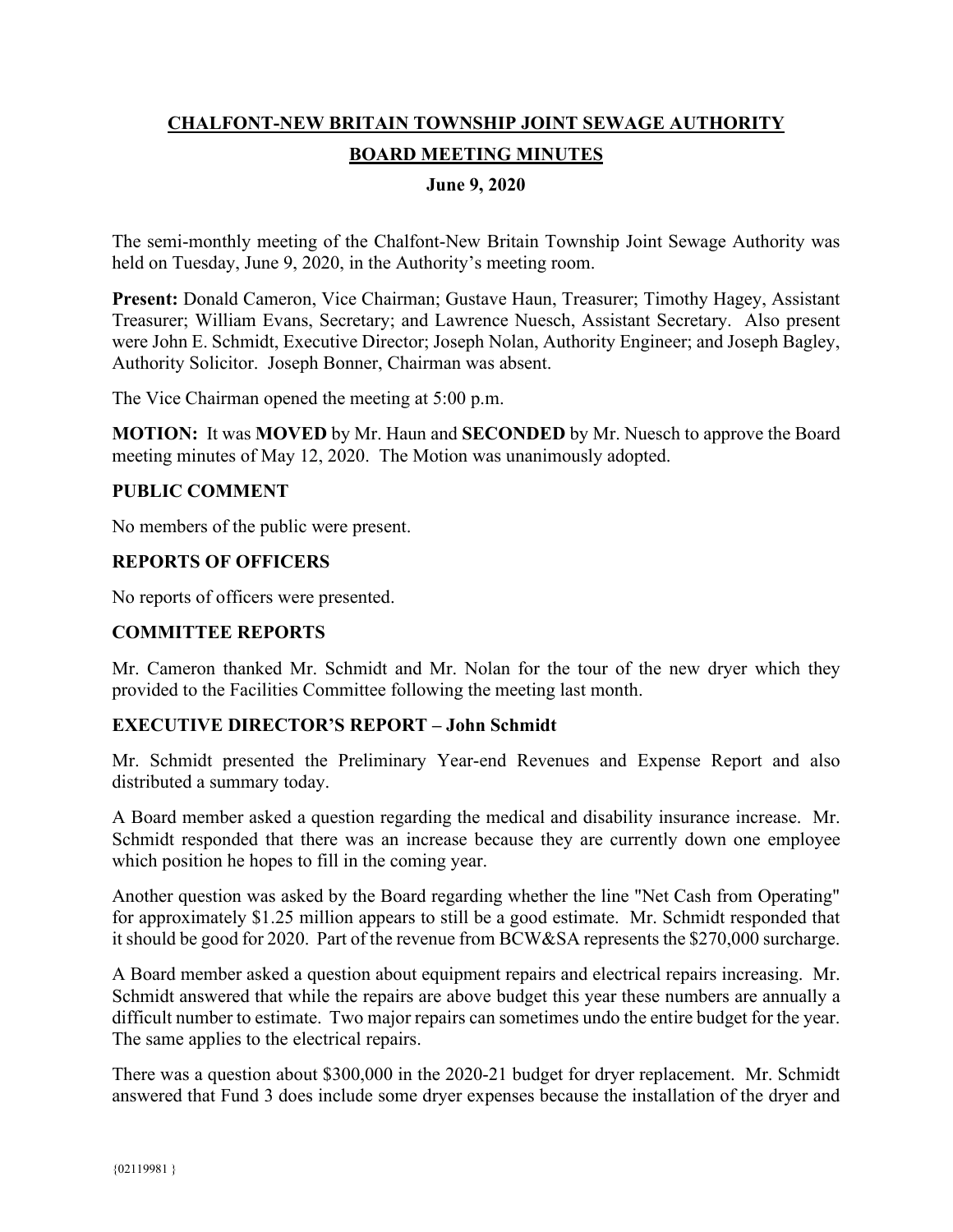some of the installation charges not yet paid have already moved into the next fiscal year (2020- 21).

Mr. Schmidt reported that infrastructure scheduled for next year includes the Pump Station No. 4 Replacement Project. He noted that next year will likely be just engineering, design and property acquisition for that Project.

Mr. Schmidt noted that the utility work truck has been ordered but delivery has been delayed. He noted that he would also like to replace another pickup truck and a forklift. We are trying to keep an eye out for a decent used forklift as prices for new forklifts are high.

Mr. Schmidt noted that there is no Superintendent's report for this meeting. Mr. Hauser has been working on implementing the new dryer.

# **ENGINEER'S REPORT – Joseph Nolan, P.E.**

Mr. Nolan presented Requisition No. 210 for Capital Expenditures in the amount of \$0.

Mr. Nolan next presented Requisition No. 253 for Capital Improvements in the amount of \$383,304.24 the majority of which involves the biosolids dryer replacement project. These expenses include payment of bills for Gryphon, Eastern Environmental Contractor and BSI Electrical Contractors. Mr. Nolan recommended approval.

**MOTION:** It was **MOVED** by Mr. Nuesch and **SECONDED** by Mr. Hagey to approve Requisition No. 253 for Capital Improvements in the amount of \$383,304.24. The Motion was unanimously adopted.

Mr. Nolan reported on the Pump Station No. 4 Replacement Project. CKS Engineers has finished up survey work once it could be again undertaken (after the first week of May). Authority staff will try to meet with people when restrictions have opened up in attempts to acquaint them with the project and the property acquisitions that are necessary.

The dryer was installed by May 24, earlier than estimated. Mr. Nolan described the new dryer as a world of difference compared to the product from the past dryer. He described the new product as an almost dry cake rather than a powder. Mr. Nolan said the manufacturer did a great job. Data acquisition is being worked on.

A Board member asked a question about the specifications. Mr. Nolan answered that the results are at 92% when the contract provided for sludge in the high 80's.

It was further asked whether any of the product had yet been distributed. Mr. Schmidt answered that they are currently assuming that the product is noncompliant with DEP until it has undergone analysis and receives DEP's approval. For the time being, it is unclear whether it will be placed in a landfill or used for composting.

In response to a question about visitors observing the dryer in the future, Mr. Nolan noted that there are some features on the Authority's dryer that are not on the Pottstown dryer, that the